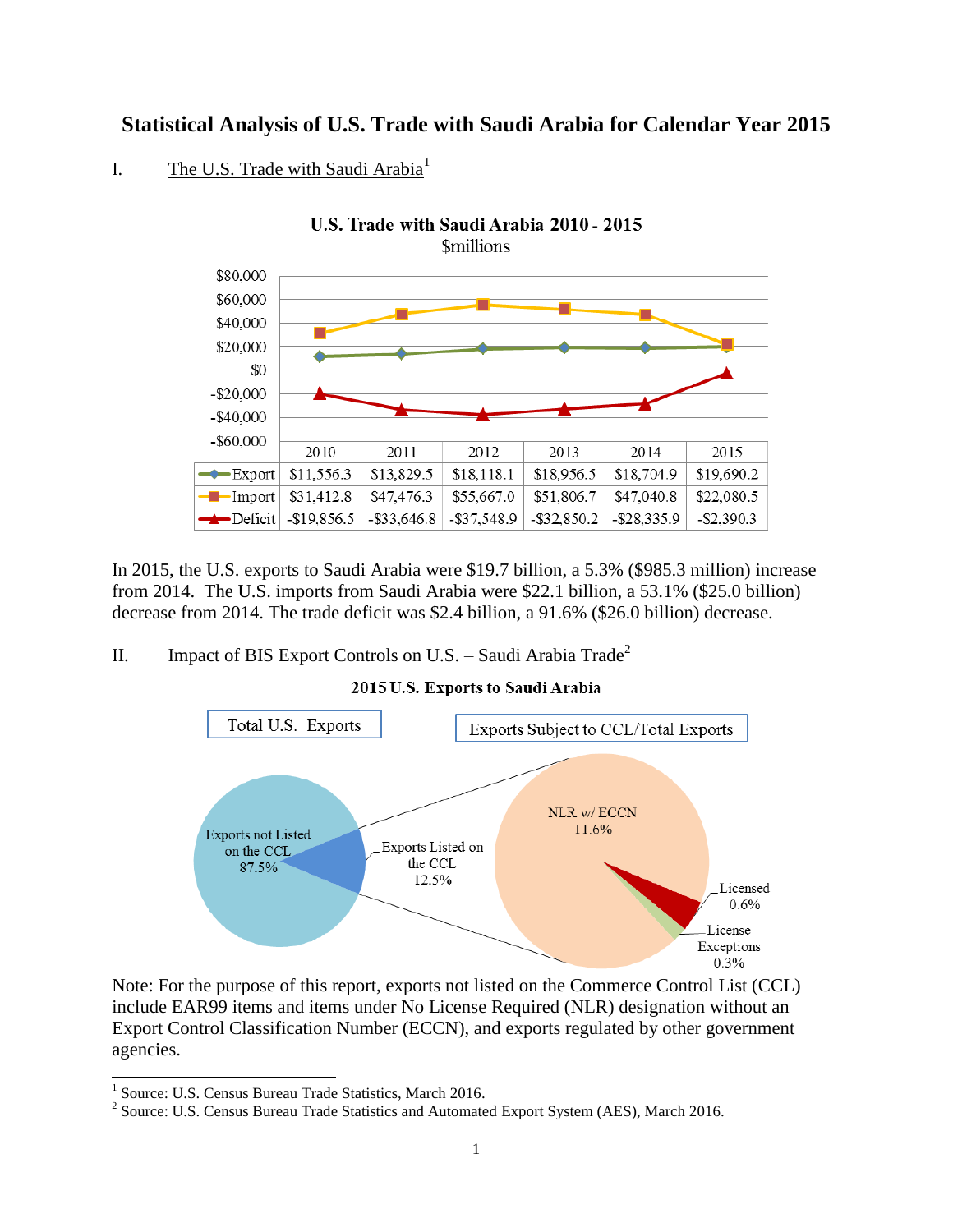Of the \$19.7 billion in U.S. exports to Saudi Arabia in 2015, only 0.6% required a *BIS license*.

Of the \$2.6 billion in U.S. exports *listed on the Commerce Control List (CCL)<sup>3</sup>* to Saudi Arabia in 2015, 4.6% required a license.

Of the \$168.6 million in U.S. exports *subject to a BIS license requirement* to Saudi Arabia in 2015, 32.3% were exported under a license exception.

For the U.S. exports of \$54.4 million to Saudi Arabia in 2015 under a BIS license exception, \$42.8 million (78.6% of the total) included encryption commodities, software and technology (ENC), followed by servicing and replacement of parts and equipment (RPL) at \$7.9 million (14.6% of the total).



## 2015 U.S. Exports to Saudi Arabia by BIS License Exceptions **Smillions**

| <b>ENC</b> | <b>Encryption Commodities, Software and Technology</b>            |
|------------|-------------------------------------------------------------------|
| <b>RPL</b> | Servicing and Replacement of Parts and Equipment                  |
| <b>LVS</b> | Limited Value Shipments                                           |
| <b>TMP</b> | Temporary Imports, Exports, Re-exports, and Transfer (in-country) |

l

 $3$  Items listed on the CCL include licensed, license exceptions and NLR with an ECCN and .y 600-series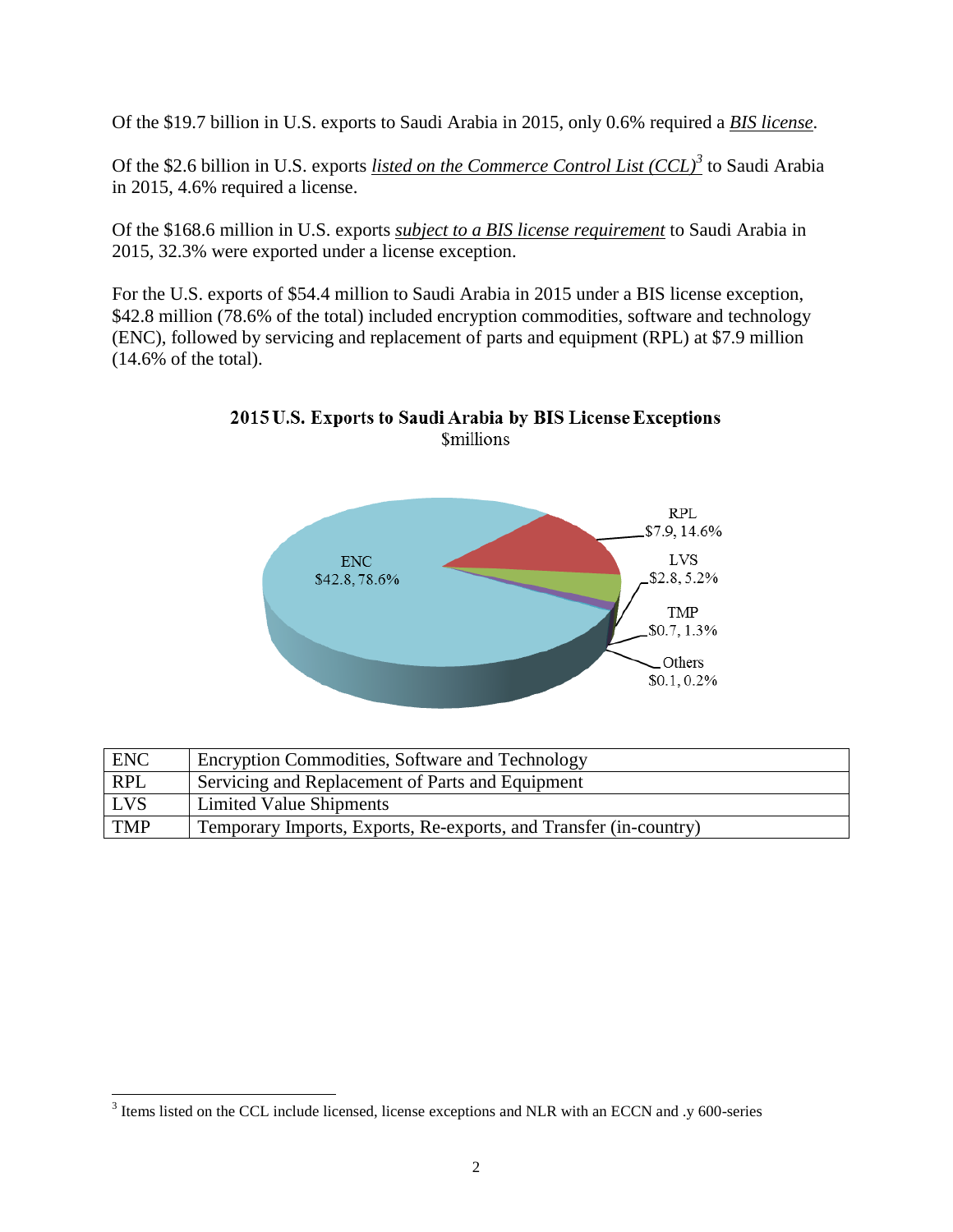# III. 2015 Trends in Exports to Saudi Arabia<sup>4</sup>

| <b>ECCN</b> | Description                                                 | Value  |
|-------------|-------------------------------------------------------------|--------|
| 9A610       | Military aircraft and related<br>commodities                | \$48.7 |
| 5A002       | "Information security" systems,<br>equipment and components | \$10.2 |
| 9A619       | Military gas turbine engines and<br>related commodities     | \$7.3  |
| 2A983       | Explosives or detonator detection<br>equipment              | \$5.9  |

*Top Four Exports by ECCNs to Saudi Arabia by Value – Licensed (\$millions)*

|  |  |  |  |  | Top Four Exports by ECCNs to Saudi Arabia by Shipment Count - Licensed |
|--|--|--|--|--|------------------------------------------------------------------------|
|  |  |  |  |  |                                                                        |

| <b>ECCN</b> | Description                                                 | Shipment |
|-------------|-------------------------------------------------------------|----------|
|             |                                                             | Count    |
| 9A610       | Military aircraft and related<br>commodities                | 1,231    |
| 2B350       | Chemical manufacturing facilities<br>and equipment          | 231      |
| 0A606       | Ground vehicles and related<br>commodities                  | 160      |
| 5A002       | "Information security" systems,<br>equipment and components | 154      |

*Top Four Exports by ECCNs to Saudi Arabia by Value – License Exception (\$millions)*

| <b>ECCN</b> | Description                        | Value  |
|-------------|------------------------------------|--------|
| 5A002       | "Information security" systems,    | \$39.7 |
|             | equipment and components           |        |
| 9A610       | Military aircraft and related      | \$4.5  |
|             | commodities                        |        |
| 5D002       | Software for information security  | \$3.1  |
| 0A617       | Miscellaneous "equipment,"         | \$2.8  |
|             | materials, and related commodities |        |

| Top Four Exports by ECCNs to Saudi Arabia by Value $-NLR$ (\$millions) |
|------------------------------------------------------------------------|
|------------------------------------------------------------------------|

| <b>ECCN</b> | Description                                                 | Value     |
|-------------|-------------------------------------------------------------|-----------|
| 9A991       | Aircraft and gas turbine engines                            | \$2,013.9 |
| 4A994       | Computers, "electronic assemblies"<br>and related equipment | \$83.1    |
| 5A992       | Equipment not controlled by 5A002                           | \$36.5    |
| 2B999       | Specific processing equipment                               | 29.9      |

 4 Source: AES, March 2016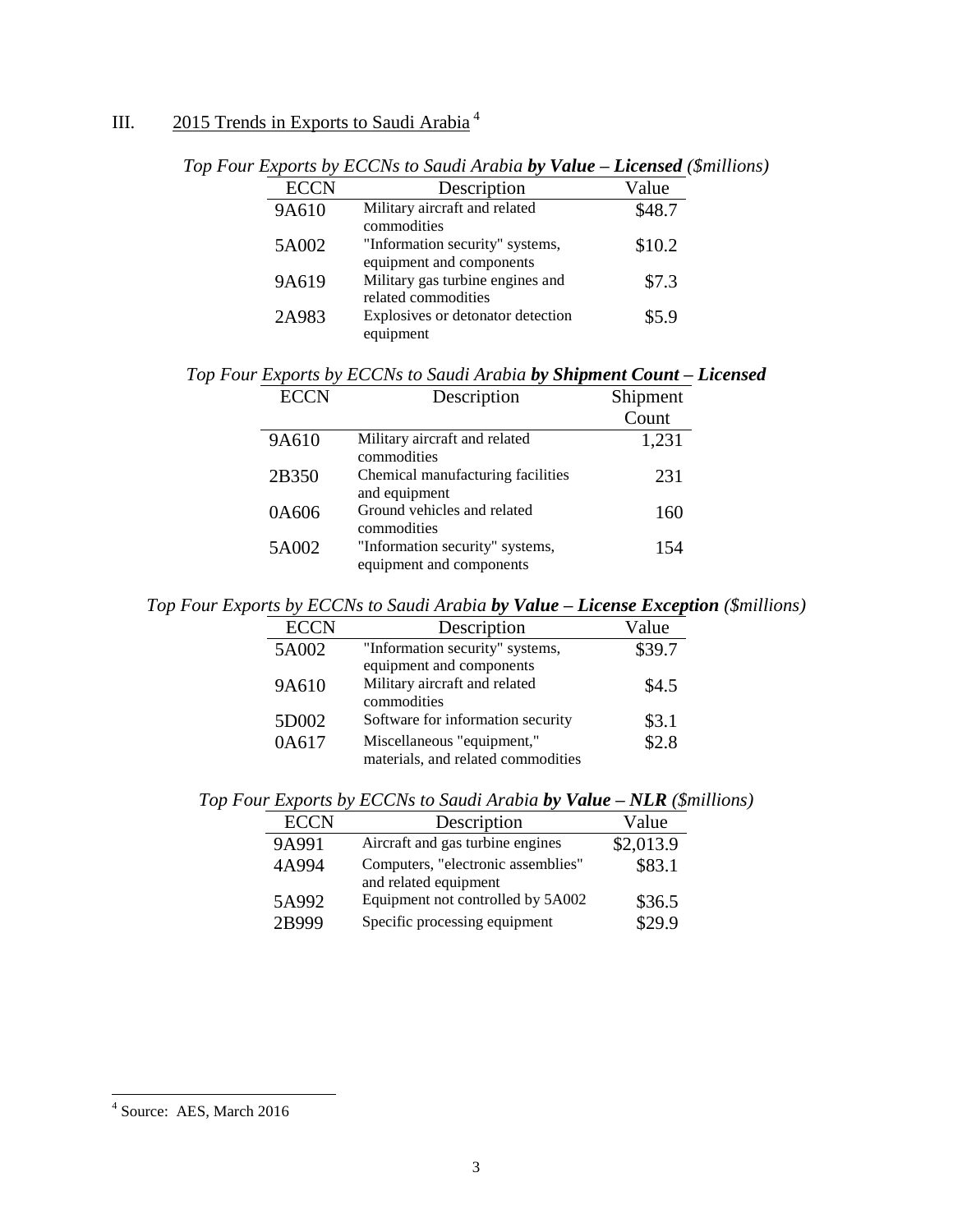IV. Analysis of U.S.-Saudi Arabia Trade in Advanced Technology Product (ATP)<sup>5</sup>

| \$6,000<br>\$5,000<br>\$4,000<br>\$3,000<br>\$2,000<br>\$1,000 |         |         |         |         |         |         |  |  |  |
|----------------------------------------------------------------|---------|---------|---------|---------|---------|---------|--|--|--|
| \$0                                                            |         |         |         |         |         |         |  |  |  |
|                                                                | 2010    | 2011    | 2012    | 2013    | 2014    | 2015    |  |  |  |
| $\rightarrow$ ATP Export                                       | \$1,612 | \$1,454 | \$2,642 | \$3,355 | \$3,510 | \$4,871 |  |  |  |
| $ -$ ATP Import                                                | \$2     | \$5     | \$6     | \$28    | \$37    | \$31    |  |  |  |
| ATP Trade Surplus                                              | \$1,610 | \$1,449 | \$2,636 | \$3,327 | \$3,473 | \$4,840 |  |  |  |

### U.S. ATP Trade with Saudi Arabia 2010 - 2015 **Smillions**

In 2015, U.S. ATP exports to Saudi Arabia totaled \$4.9 billion, a 38.8% (\$1.4 billion) increase from 2014. ATP imports from Saudi Arabia were \$31 million, a 16.2% (\$6 million) decrease. The ATP trade surplus was \$4.8 billion, a 39.4% (\$1.4 billion) increase.

| (\$millions)                  |       |       |       |       |       |       |                        |                         |  |
|-------------------------------|-------|-------|-------|-------|-------|-------|------------------------|-------------------------|--|
| <b>ATP Category</b>           | 2010  | 2011  | 2012  | 2013  | 2014  | 2015  | $%$ Of<br><b>Total</b> | $\frac{6}{6}$<br>change |  |
| Biotechnology                 | 54    | 52    | 67    | 62    | 50    | 45    | 0.9%                   | $-10.0\%$               |  |
| Life Science                  | 224   | 233   | 309   | 330   | 358   | 300   | 6.2%                   | $-16.2%$                |  |
| Opto-Electronics              | 20    | 16    | 8     | 25    | 23    | 30    | 0.6%                   | 30.4%                   |  |
| Information & Communications  | 257   | 366   | 378   | 465   | 561   | 571   | 11.7%                  | 1.8%                    |  |
| Electronics                   | 23    | 29    | 28    | 54    | 109   | 60    | 1.2%                   | $-45.0\%$               |  |
| <b>Flexible Manufacturing</b> | 38    | 56    | 90    | 78    | 69    | 46    | $0.9\%$                | $-33.3%$                |  |
| <b>Advanced Materials</b>     | 10    | 10    | 10    | 10    | 13    | 6     | 0.1%                   | $-53.8%$                |  |
| Aerospace                     | 899   | 511   | 1,597 | 2,158 | 1,797 | 3,655 | 75.0%                  | 103.4%                  |  |
| Weapons                       | 61    | 165   | 146   | 163   | 513   | 145   | 3.0%                   | $-71.7%$                |  |
| Nuclear Technology            | 25    | 15    | 9     | 11    | 16    | 12    | 0.2%                   | $-25.0%$                |  |
| <b>Grand Total</b>            | 1,612 | 1,454 | 2,642 | 3,355 | 3,510 | 4.871 | 100.0%                 | 38.8%                   |  |

**U.S. ATP Exports to Saudi Arabia 2010-2015** 

In 2015, the largest categories of U.S. ATP exports to Saudi Arabia were comprised of Aerospace exports at \$3.7 billion (75.0% of the total ATP exports) and Information & Communications exports at \$571 million (11.7%).

In 2015, 24.7% (\$4.9 billion) of U.S. exports to Saudi Arabia were considered ATP items. Of these, 1.4% required *a BIS license*.

Of the \$111.8 million in U.S. *ATP exports subject to a BIS license requirement* to Saudi Arabia in 2015, 40.5% were exported under a license exception.

 5 Source: U.S. Census Bureau Trade Statistics, March 2016.

Advanced Technology Products: about 500 of some 22,000 commodity classification codes contain products from a recognized high technology category (e.g., biotechnology).